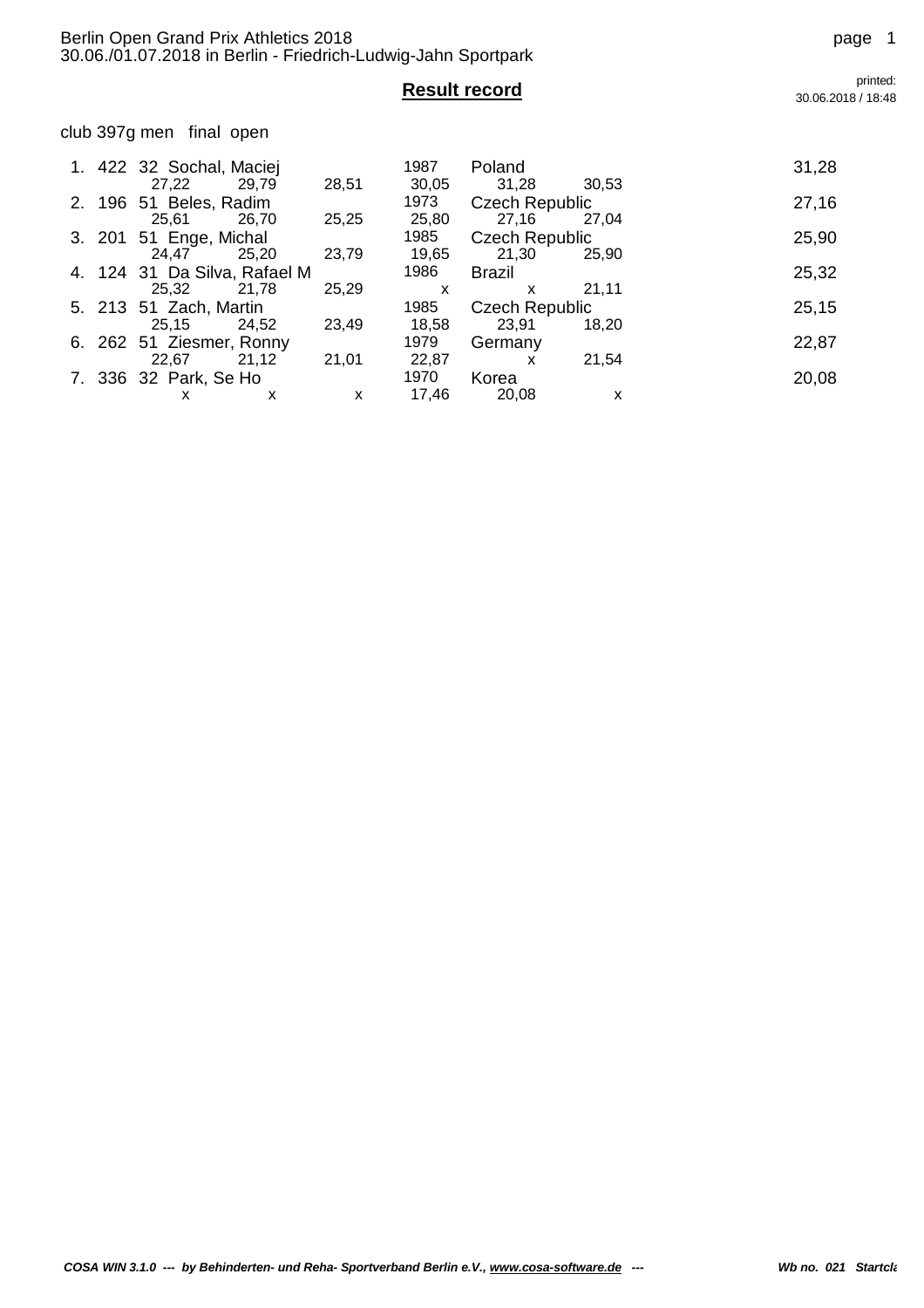*COSA WIN* 3.1.0 --- by Behinderten- und Reha- Sportverband Berlin e.V., www.cosa-software.de --- Wh no. 018 Sta

|        | 1. 417 34 Paulinski, Tomasz<br>29,55<br>29.39  | 28,28 | 1989<br>30,40 | Poland<br>30,46                | 28,14 | 30,46 |
|--------|------------------------------------------------|-------|---------------|--------------------------------|-------|-------|
|        | 2. 369 34 Nouiri, Azeddine<br>23.64<br>24.24   | 23,50 | 1986          | Morocco                        |       | 24,24 |
|        | 3. 248 34 Fischer, Vincent<br>21.61<br>20.24   | 21,79 | 1997<br>22,11 | Germany<br>21,85               | 22.14 | 22,14 |
|        | 4. 200 34 Dvorak, Martin<br>19.33<br>21.24     | 20,90 | 1994<br>19,76 | <b>Czech Republic</b><br>21,89 | 21.17 | 21,89 |
| 5. 199 | 34 Douda, Marek<br>15.65<br>15,31              | x     | 1999<br>16,06 | <b>Czech Republic</b><br>14,81 | 17.25 | 17,25 |
|        | 6. 209 34 Teichmann, Jarosla<br>11,12<br>11,28 | 11,38 | 1992<br>11,19 | <b>Czech Republic</b><br>11,58 | 11.31 | 11,58 |

**Result record** printed:<br>1.07.2018/13:50 1.07.2018 / 13:50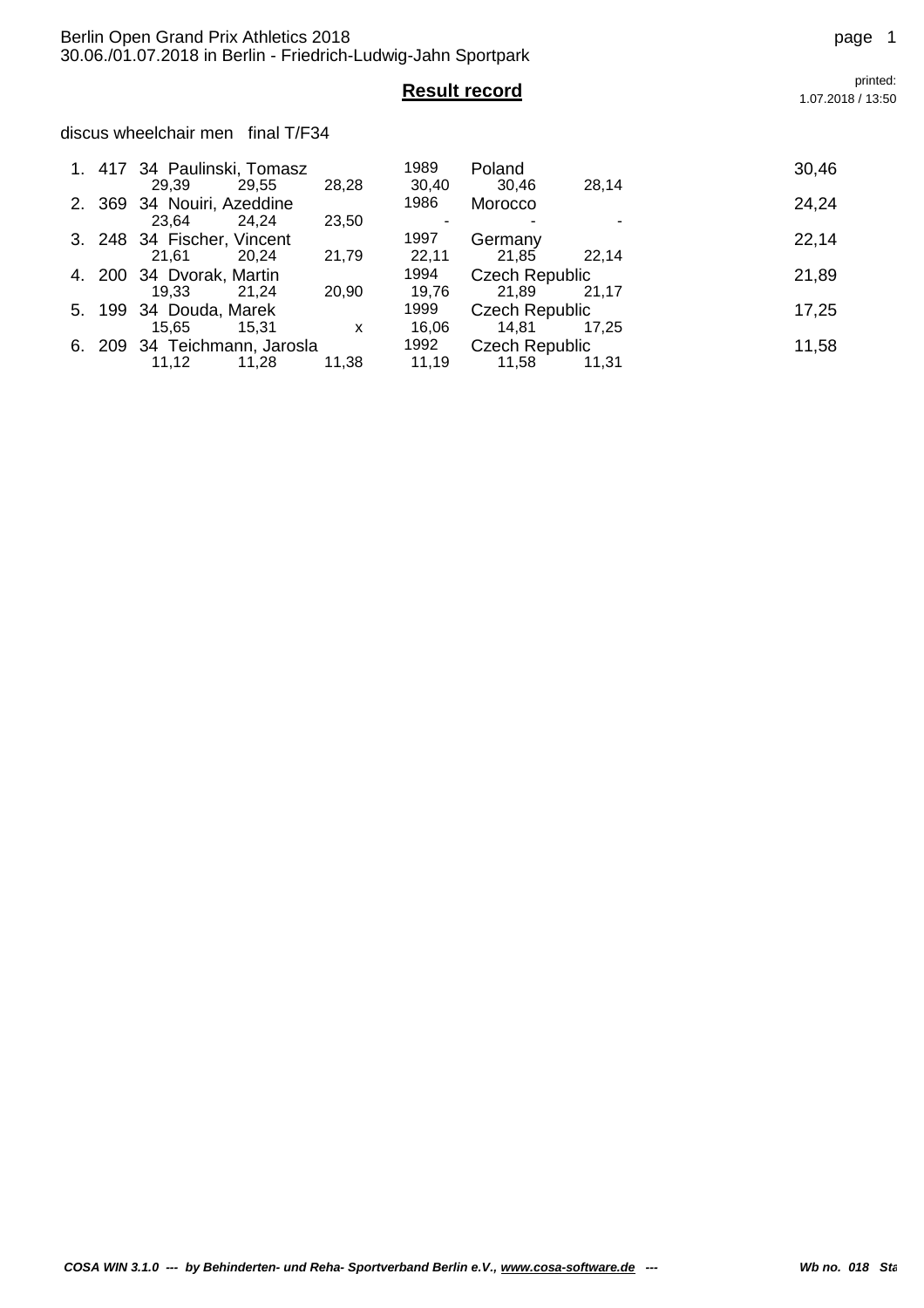**Result record** printed:<br>1.07.2018/11:58

discus wheelchair men final 51/52

|    |        | 1. 405 52 Kosewicz, Piotr<br>16.73<br>18.34    | 17.99 | 1974<br>16,65 | Poland<br>16,71                | 15.74 | 18,34      |
|----|--------|------------------------------------------------|-------|---------------|--------------------------------|-------|------------|
| 2. | 403    | 52 Jachimowicz, Rober                          |       | 1967          | Poland                         |       | 18,22      |
|    | 3. 189 | 18.19<br>17,11<br>52 Sandor, Velimir           | 17,47 | 18,04<br>1985 | 18,22<br>Croatia               | x     | 17,86      |
|    | 4. 347 | 17.86<br>17.39<br>52 Skucas, Kestutis          | 17,18 | 17.77<br>1967 | 16,93<br>Lithuania             | 17,33 | 16,20      |
|    |        | 15,61<br>X                                     | 15,79 | 15,75<br>1992 | 16,20                          | x     |            |
|    |        | 5. 402 52 Imianowski, Adrian<br>13.54<br>15.06 | x     | X             | Poland<br>15.90                | x     | 15,90      |
| 6. | 210    | 52 Varton, Filip<br>10,75<br>10.76             | 10,90 | 1991<br>10,66 | <b>Czech Republic</b><br>10,49 | 10,81 | 10,90      |
|    | 307    | 54 Mall, Puneet                                |       | 1983          | India                          |       | <b>DNS</b> |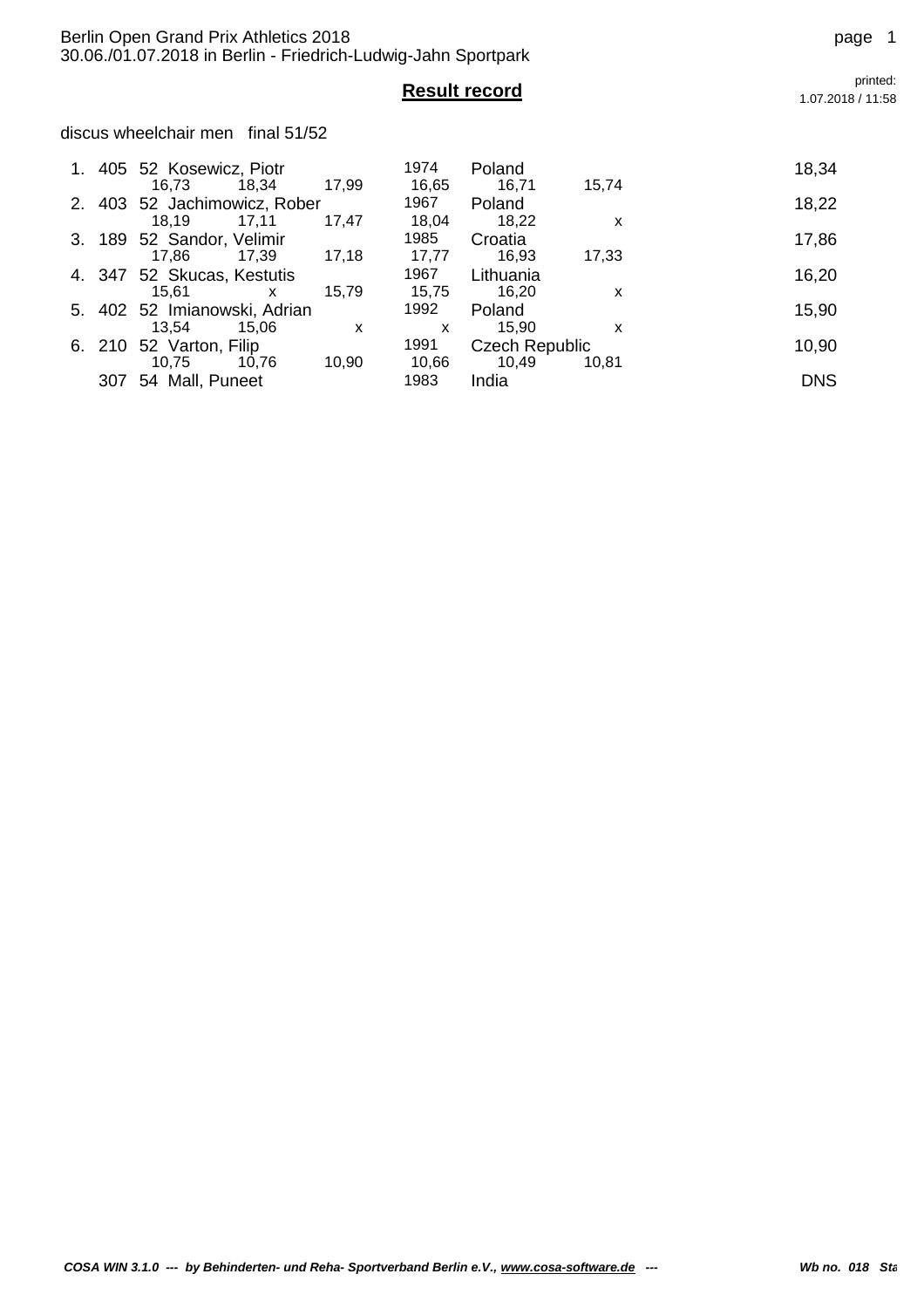discus wheelchair men final F57

|  | 1. 138 57 Paulino dos Santos |       |       | 1985  | Brazil         |       | 48,53 |
|--|------------------------------|-------|-------|-------|----------------|-------|-------|
|  |                              | x     | 48.53 | 45.20 | 47.77          | 41.54 |       |
|  | 2. 206 57 Petrous, Jaroslav  |       |       | 1977  | Czech Republic |       | 39,65 |
|  | 38.54                        | 39.33 | 39.26 |       | 39.06          | 39.65 |       |
|  | 3. 498 57 Nguyen, Be Hau     |       |       | 1987  | Vietnam        |       | 37,84 |
|  | 33.94                        | 36.15 | 37.84 | 36.45 | 37.19          | 34.07 |       |
|  | 408 57 Kulig, Damian         |       |       | 1971  | Poland         |       | DQ    |

DSQ BIB 408: R.5.4

**Result record** printed:<br>1.07.2018/14:17 1.07.2018 / 14:17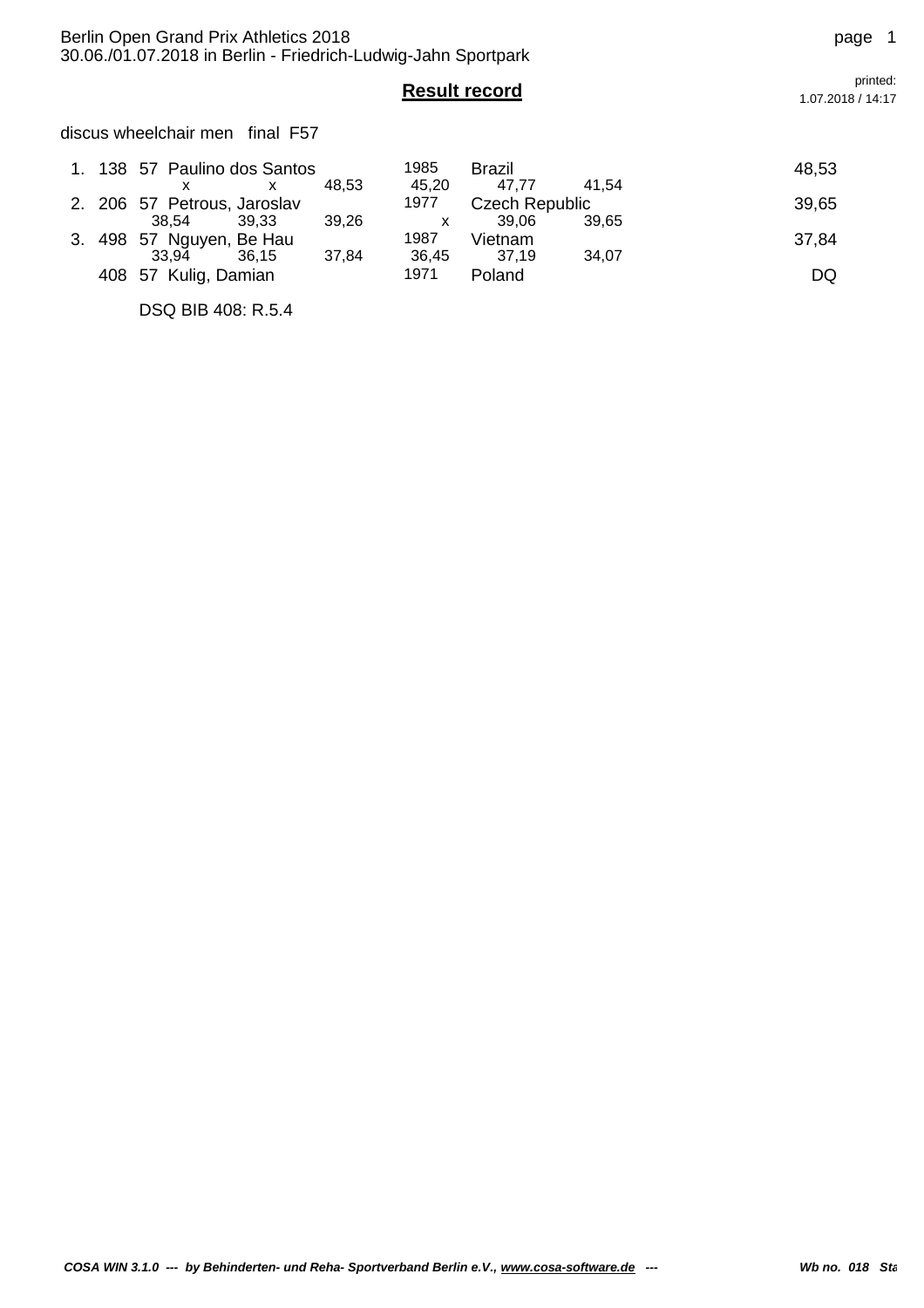## discus wheelchair men final open

|    |     | 118 56 Batista dos Santos                      |       | 1978          | <b>Brazil</b>         |       | 44,00 |
|----|-----|------------------------------------------------|-------|---------------|-----------------------|-------|-------|
|    |     | 43.61<br>41.48<br>2. 309 55 Puttaswamaiah, Rag | 41.34 | 44.00<br>1984 | x<br>India            | x     | 32,32 |
|    |     | 25.19<br>31.38                                 | 31,11 | 32,32         | 30,61                 | 29,70 |       |
|    |     | 3. 142 53 Rocha, Andre                         |       | 1977          | Brazil                |       | 24,02 |
|    |     | 20.20<br>24,02                                 | 22,29 | X             | 22.42                 | 21,28 |       |
|    |     | 4. 302 53 Kumar, Anil                          |       | 1989          | India                 |       | 21,17 |
|    |     | 20.90<br>20.31                                 | x     | X             | 21.17                 | 20.71 |       |
| 5. |     | 198 53 Broz, Jaroslav                          |       | 1981          | <b>Czech Republic</b> |       | 17,44 |
|    |     | x<br>x                                         | 14,67 | X             | 17,44                 | 15.55 |       |
|    | 399 | 33 Glab, Michal                                |       | 1992          | Poland                |       | DQ    |

DSQ BIB 399: R.54

1.07.2018 / 12:37

# **Result record** printed:<br>1.07.2018/12:37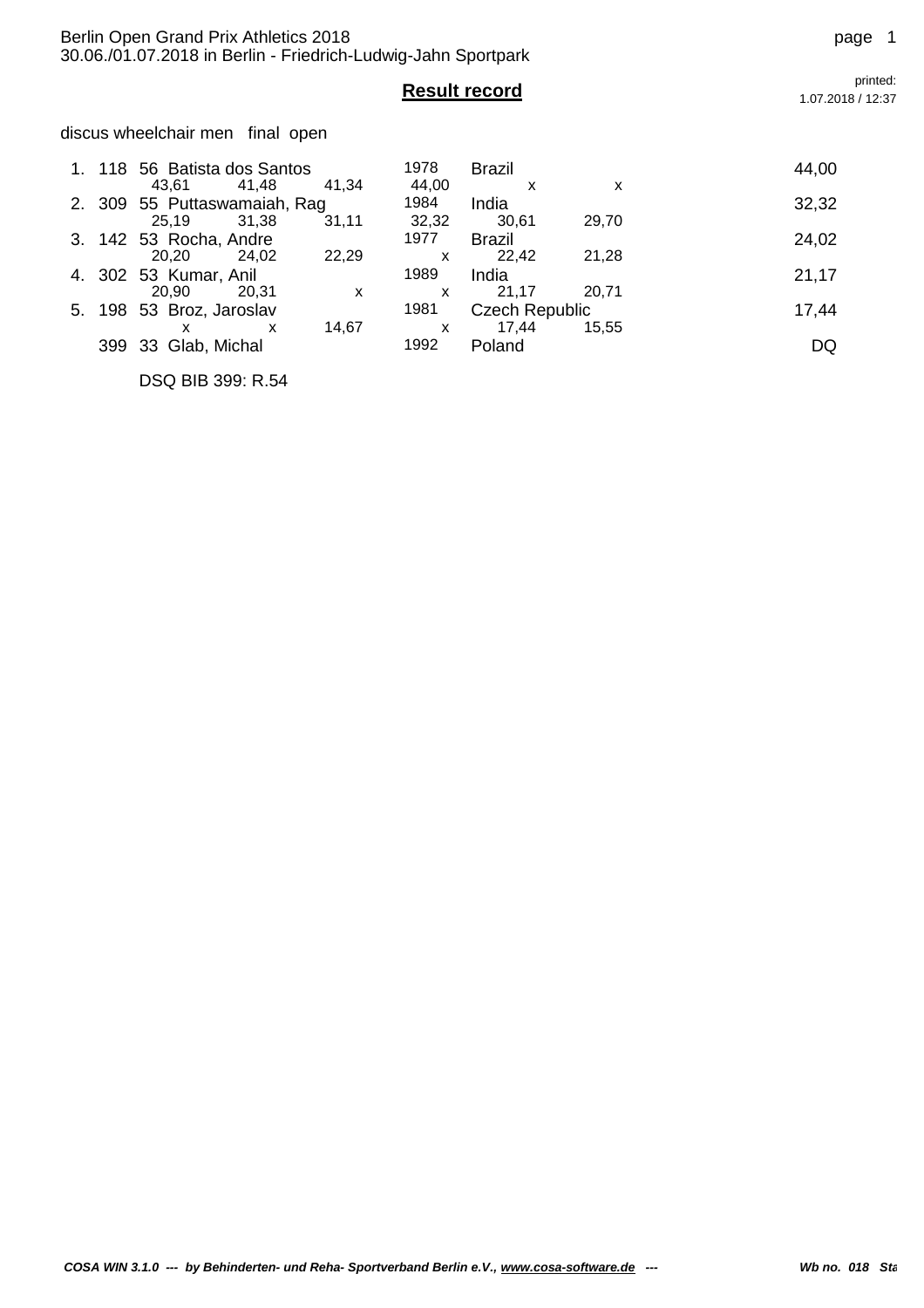javelin wheelchair men final F55

|        | 1. 353 55 Verbavicius, Ramun |       |       | 1986                      | Lithuania             |       | 29,93 |
|--------|------------------------------|-------|-------|---------------------------|-----------------------|-------|-------|
|        | 28.04                        | 28.42 | 28,90 | 29,93<br>1987             | 28,00                 | x     |       |
| 2. 410 | 55 Ligeza, Damian            |       |       |                           | Poland                |       | 22,88 |
|        | 22.88                        | 21.76 | 21,97 | 21,72                     |                       | 20.79 |       |
|        | 3. 207 55 Scambura, Dusan    |       |       | 1966                      | <b>Czech Republic</b> |       | 21,55 |
|        | 21.41                        | 21.55 | X     |                           |                       | 21.54 |       |
|        | 4. 187 55 Maretic, Sven      |       |       | 1989                      | Croatia               |       | 20,71 |
|        | 20.31                        | 20,58 | 20,71 | x                         | 19.70                 | 20,13 |       |
|        | 5. 309 55 Puttaswamaiah, Rag |       |       | 1984                      | India                 |       | 19,49 |
|        | 19,49                        |       | 18.16 | $\boldsymbol{\mathsf{x}}$ | 19.15                 | 18,93 |       |

*COSA WIN* 3.1.0 --- by Behinderten- und Reha- Sportverband Berlin e.V., www.cosa-software.de --- Wh no. 020 Sta

**Result record** printed:<br>1.07.2018/15:22 1.07.2018 / 15:22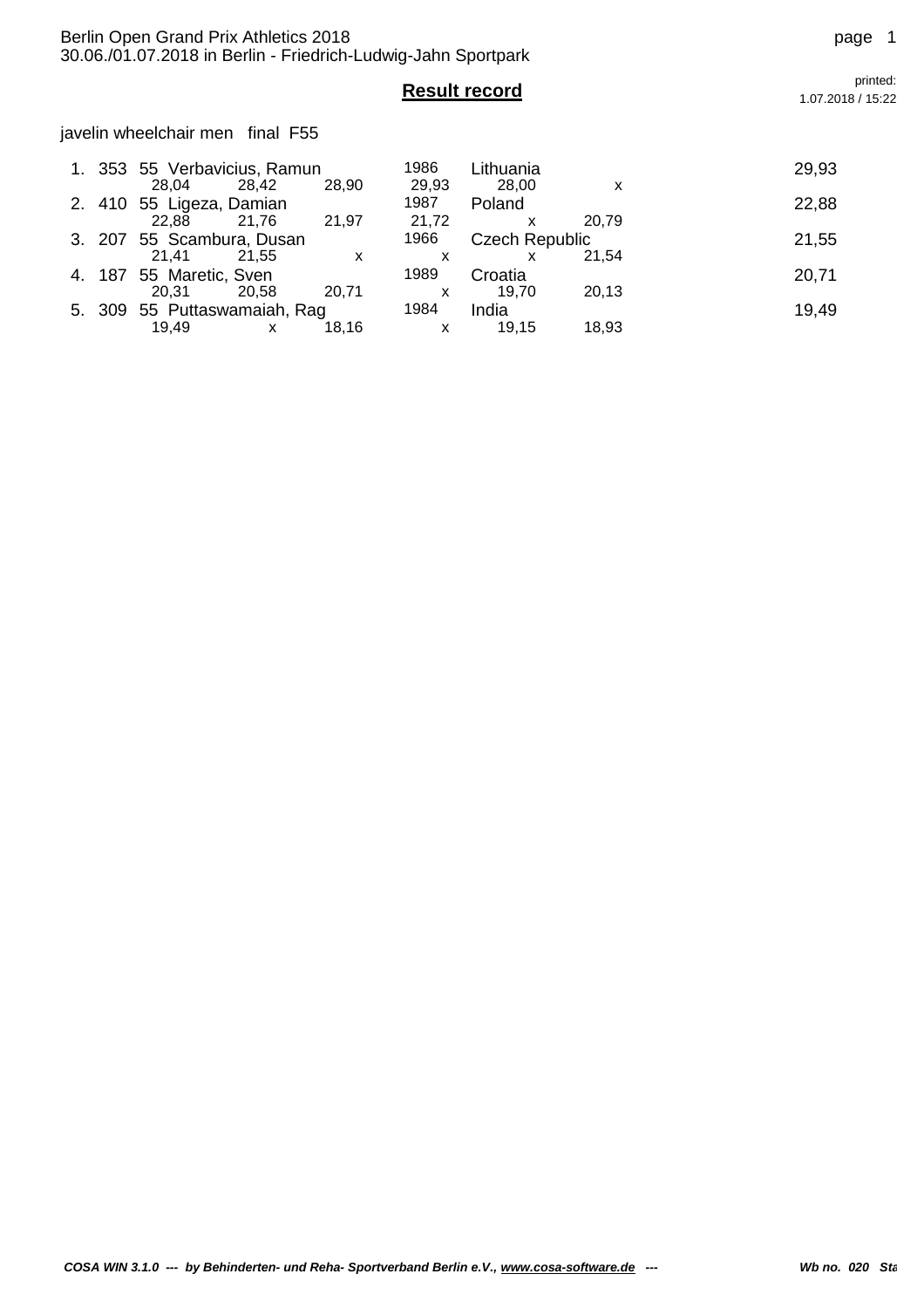javelin wheelchair men final 33/34

|    |     | 2. 424 34 Szafranski, Michal |       | 1985  | Poland                | 19,38 |
|----|-----|------------------------------|-------|-------|-----------------------|-------|
|    |     | 19.38<br>18.53               | X     | X     | 17,74<br>18.39        |       |
|    |     | 3. 426 34 Wojnicki, Mateusz  |       | 1989  | Poland                | 19,31 |
|    |     | x<br>x                       | 19.31 | 18,42 | 18,89<br>X            |       |
|    |     | 4. 248 34 Fischer, Vincent   |       | 1997  | Germany               | 16,21 |
|    |     | 16,05<br>16,21               | 15,64 | 15,89 | 16,20<br>15.90        |       |
|    |     | 5. 200 34 Dvorak, Martin     |       | 1994  | <b>Czech Republic</b> | 14,65 |
|    |     | 13.67<br>13.59               | 13,94 | 14,56 | 13,98<br>14.65        |       |
|    |     | 6. 199 34 Douda, Marek       |       | 1999  | Czech Republic        | 12,00 |
|    |     | 11,21<br>x                   | 12,00 | X     | 11.74<br>x            |       |
|    | 208 | 33 Soun, Bohumil             |       | 1991  | <b>Czech Republic</b> | 9,33  |
|    |     | 9.10<br>8.17                 | 8,14  | 9,33  | 8.36<br>X             |       |
| 8. | 209 | 34 Teichmann, Jarosla        |       | 1992  | Czech Republic        | 8,75  |
|    |     | 7,69<br>5,55                 | 6,56  | 5,24  | 8,75<br>7,75          |       |

*COSA WIN* 3.1.0 --- by Behinderten- und Reha- Sportverband Berlin e.V., www.cosa-software.de --- Wh no. 020 Startclass 076

1.07.2018 / 16:58

**Result record** printed:<br>1.07.2018/16:58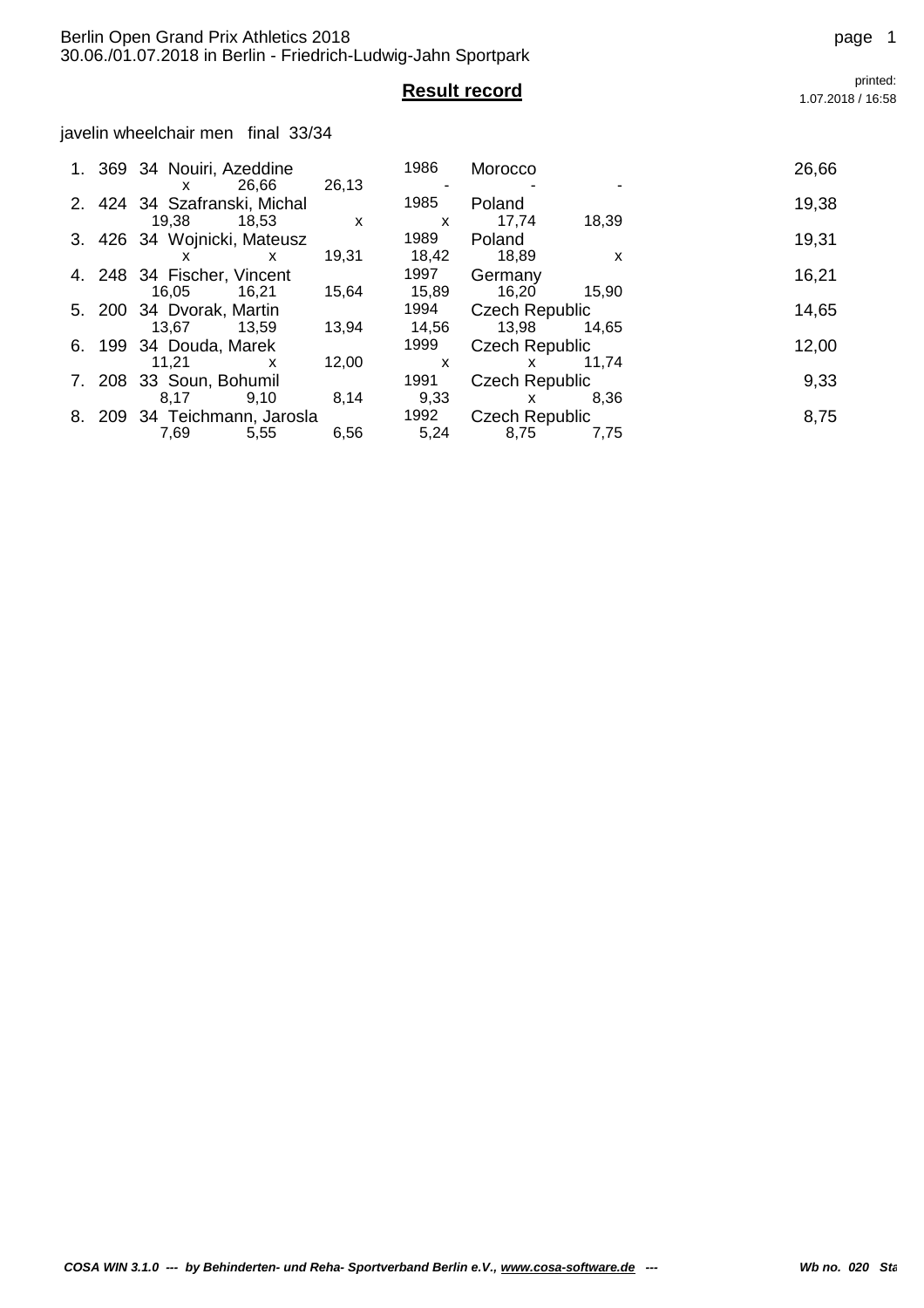javelin wheelchair men final 53/54

|  | 1. 108 54 Tryputs, Aliaksand<br>25.59<br>26.70 | 24,69 | 1982<br>27,02 | <b>Belarus</b><br>28.16 | 28,58 | 28,58 |
|--|------------------------------------------------|-------|---------------|-------------------------|-------|-------|
|  | 2. 302 53 Kumar, Anil                          |       | 1989          | India                   |       | 16,60 |
|  | 15.66<br>15.36                                 | X     | 15.64         | 16.39                   | 16,60 |       |
|  | 3. 180 54 Coloma, Rodrigo                      |       | 1972          | Chile                   |       | 14,79 |
|  | 14.06<br>x                                     | 13,67 | 14.79         |                         | 14.28 |       |
|  | 4. 198 53 Broz, Jaroslav                       |       | 1981          | <b>Czech Republic</b>   |       | 9,09  |
|  | 8.56<br>x                                      | 7,21  | x             | 9.09                    | 8,69  |       |
|  | 404 53 Kopiec, Michal                          |       | 1993          | Poland                  |       | DQ    |
|  |                                                |       |               |                         |       |       |

DSQ BIB 404: R5.5

**Result record** printed:<br>1.07.2018/14:59 1.07.2018 / 14:59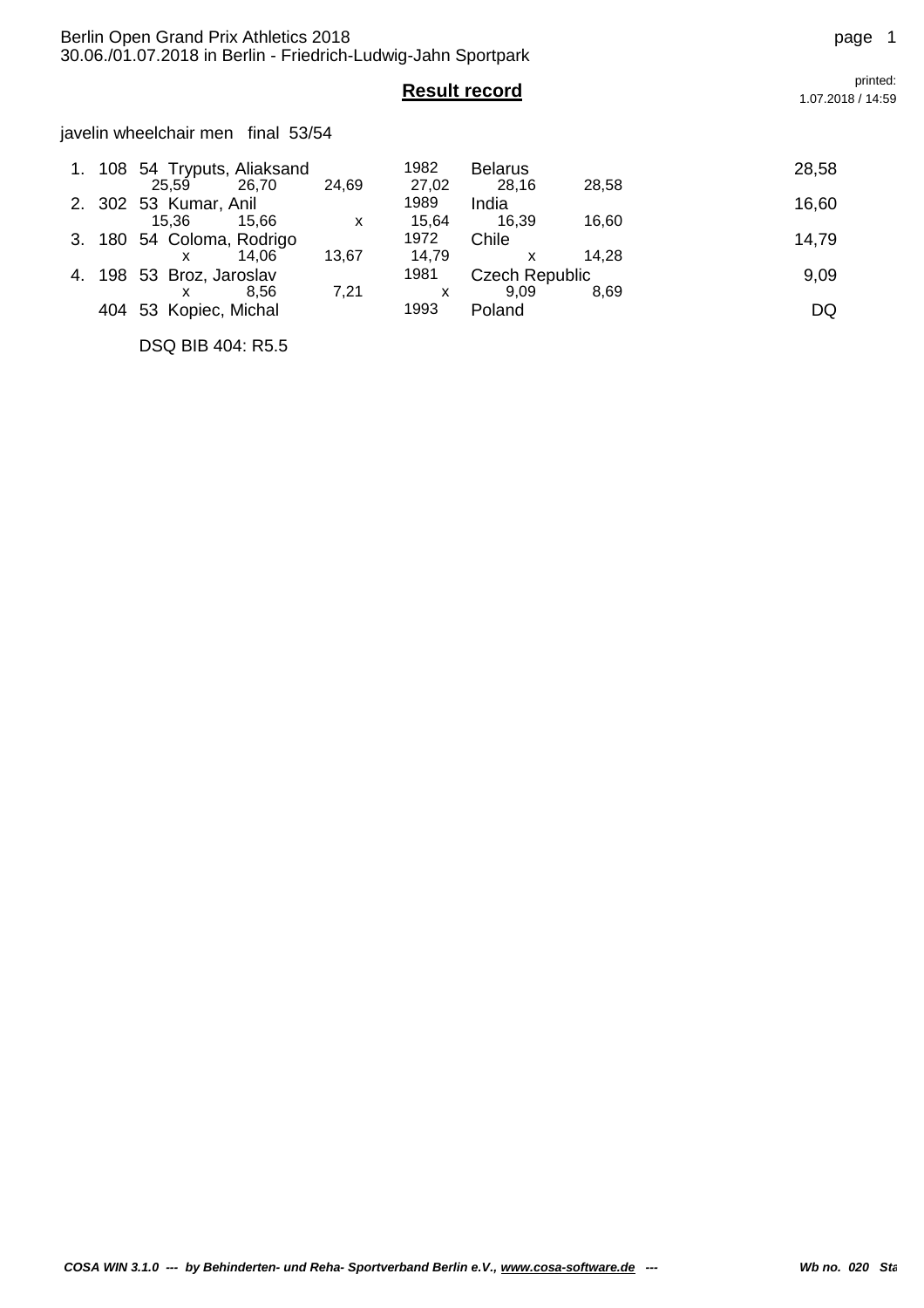shot put wheelch men final T/F34

|  | 1. 417 34 Paulinski, Tomasz   |      | 1989 | Poland                |      | 9,95 |
|--|-------------------------------|------|------|-----------------------|------|------|
|  | 9,85 9,65                     | 9,06 | 9,30 | 9,95                  | 9,79 |      |
|  | 2. 369 34 Nouiri, Azeddine    |      | 1986 | Morocco               |      | 9,90 |
|  | 9,72<br>9,82                  | 9,40 | 9,90 | 9,58                  | 9,69 |      |
|  | 3. 424 34 Szafranski, Michal  |      | 1985 | Poland                |      | 8,00 |
|  | 7,52<br>8,00                  | 7,98 | 7,71 | 7,51                  | 7,65 |      |
|  | 4. 200 34 Dvorak, Martin      |      |      | 1994 Czech Republic   |      | 7,93 |
|  | 7,42<br>7,30                  | 7,93 | 7,42 | 7,23                  | 7,48 |      |
|  | 5. 421 34 Rys, Tomasz         |      | 1993 | Poland                |      | 7,05 |
|  | 6,92<br>7,05                  | 6,88 | 6,84 | 6,87                  | 6,90 |      |
|  | 6. 199 34 Douda, Marek        |      | 1999 | <b>Czech Republic</b> |      | 5,84 |
|  | 5,84<br>5,56                  | 5,60 | 5,52 | 5,61                  | 5,58 |      |
|  | 7. 248 34 Fischer, Vincent    |      | 1997 | Germany               |      | 5,82 |
|  | 5,82<br>5,74                  | 5,54 | 5,70 | 5,79                  | 5,49 |      |
|  | 8. 399 34 Glab, Michal        |      | 1992 | Poland                |      | 5,78 |
|  | 5,43<br>$\mathsf{x}$          | 5,53 | 5,43 | $\mathsf{X}$          | 5,78 |      |
|  | 9. 426 34 Wojnicki, Mateusz   |      | 1989 | Poland                |      | 4,84 |
|  | 4,24<br>4,29                  | 4,84 | 4,59 | 4,66                  | 4,67 |      |
|  | 10. 209 34 Teichmann, Jarosla |      | 1992 | <b>Czech Republic</b> |      | 4,79 |
|  | 4,68<br>4,68                  | 4,79 | 4,56 | 4,74                  | 4,56 |      |

**Result record** printed: 30.06.2018 / 17:07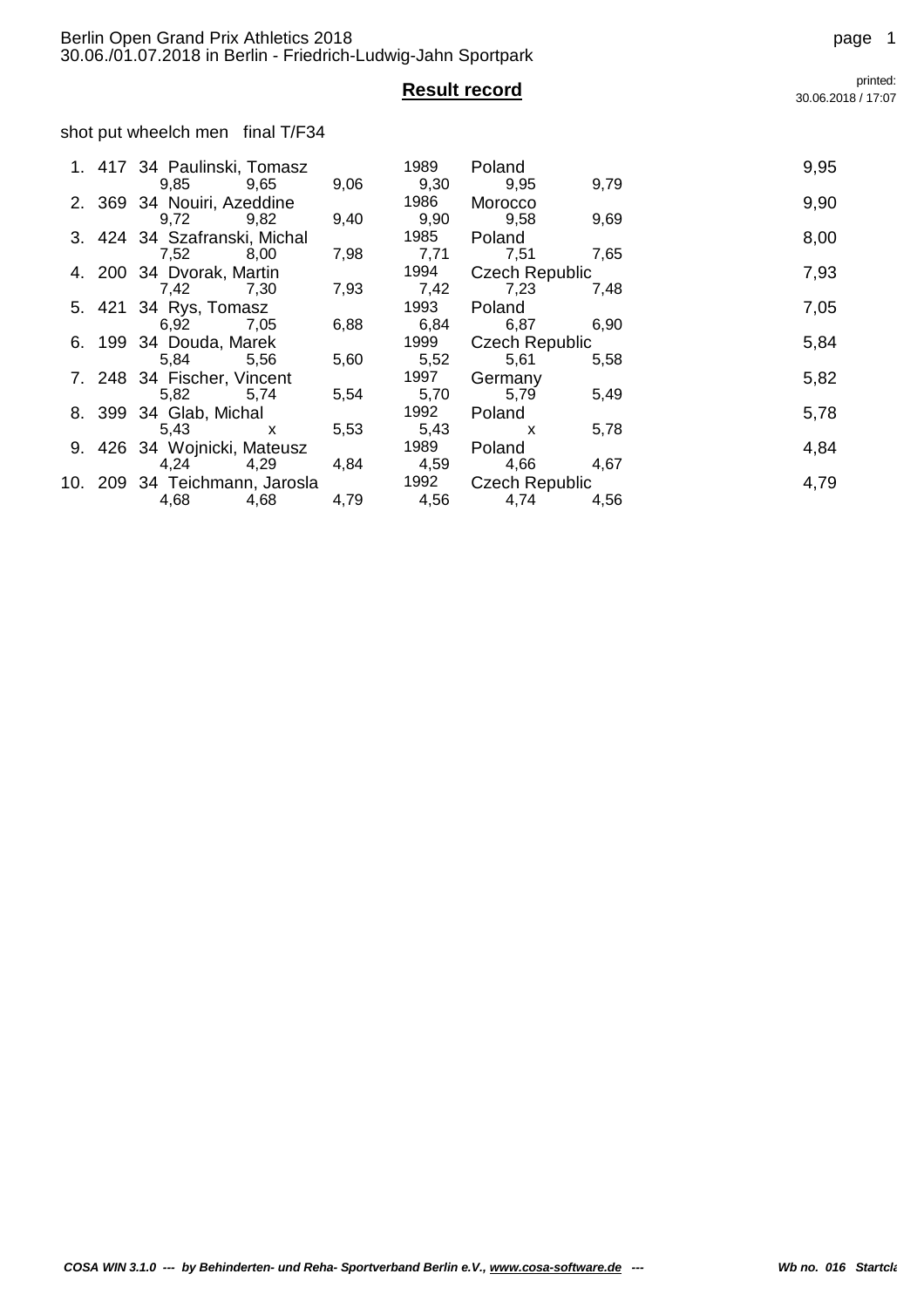shot put wheelch men final 32/33

|  | 1. 422 32 Sochal, Maciej<br>7.67 | 8.10 | 8,65 | 1987<br>7.99 | Poland                | 7.89 | 8,65 |
|--|----------------------------------|------|------|--------------|-----------------------|------|------|
|  |                                  |      |      |              |                       |      |      |
|  | 2. 314 32 Cleare, Eoin           |      |      | 1971         | Ireland               |      | 6,99 |
|  | 6.08                             | 6.66 | 6,52 | 6.58         | 6.99                  | 6.41 |      |
|  | 3. 208 33 Soun, Bohumil          |      |      | 1991         | <b>Czech Republic</b> |      | 5,69 |
|  | 5.60                             | 5.44 | 5,58 | 5.69         | 5.55                  | 5.39 |      |
|  | 4. 336 32 Park, Se Ho            |      |      | 1970         | Korea                 |      | 5,41 |
|  | 4.84                             | 5.09 | 5,10 | 5.41         | 5.15                  | 5,22 |      |

**Result record** printed: 30.06.2018 / 15:26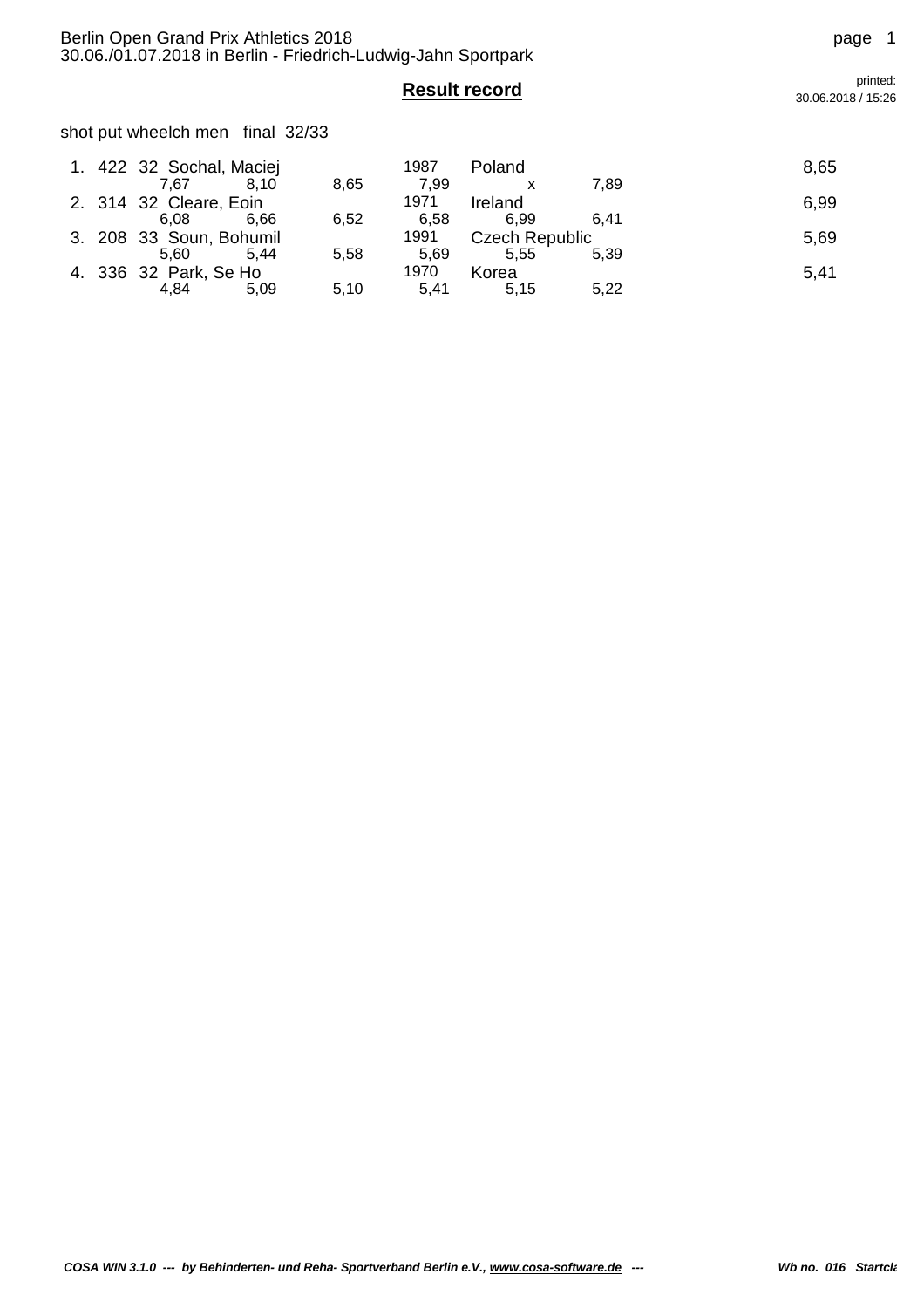## shot put wheelch men final 52/53

|     | 1. 142 53 Rocha, Andre   |      | 1977 | <b>Brazil</b>  |      | 8,83      |
|-----|--------------------------|------|------|----------------|------|-----------|
|     | 8.82<br>8.07             | 8,36 | 8.83 | 8.51           | 8.43 |           |
|     | 2. 302 53 Kumar, Anil    |      | 1989 | India          |      | 7,30      |
|     | 6.55<br>6.91             | 7,23 | 7.06 | 7.23           | 7.30 |           |
|     | 3. 404 53 Kopiec, Michal |      | 1993 | Poland         |      | 5,64      |
|     | 5.57<br>5.30             | 5,35 | 5.64 | 5.51           | 5.44 |           |
|     | 4. 198 53 Broz, Jaroslav |      | 1981 | Czech Republic |      | 5,03      |
|     | 4.78<br>4.72             | 4,90 | 4.76 | 5.03           | 4.56 |           |
| 307 | 54 Mall, Puneet          |      | 1983 | India          |      | <b>SO</b> |

## **Result record** printed: 30.06.2018 / 16:03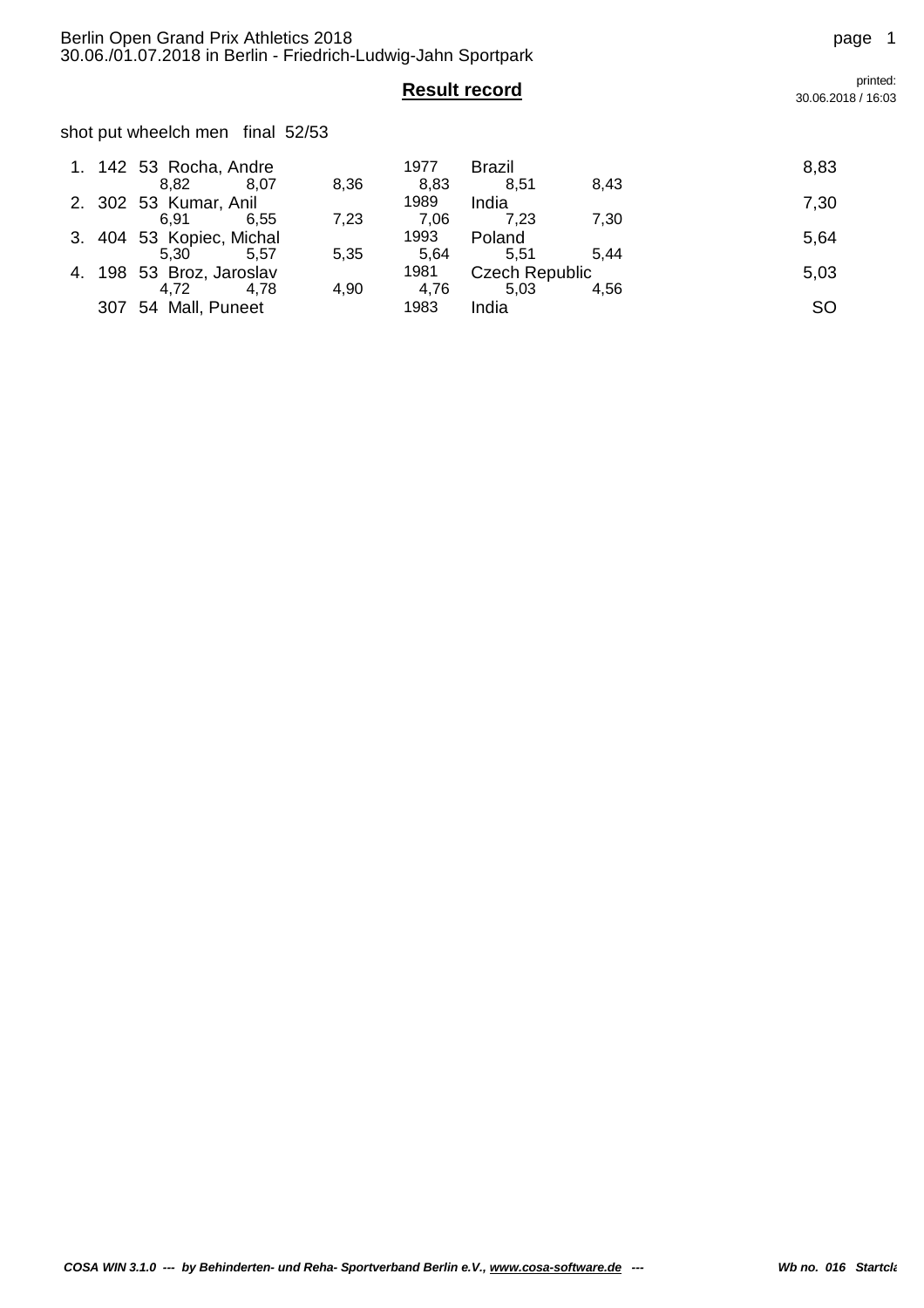# **Result record** printed:

shot put wheelch men final F55

|        | 1. 423 55 Stoltman, Lech     |       | 1985  | Poland                |                        | 11,70      |
|--------|------------------------------|-------|-------|-----------------------|------------------------|------------|
|        | 10.65<br>11.50               | 11,61 | 11,70 | 11,70                 | 11,59                  |            |
|        | 2. 353 55 Verbavicius, Ramun |       | 1986  | Lithuania             |                        | 9,80       |
|        | 9.48<br>9.47                 | 9.59  | 9,63  | 9.79                  | 9,80                   |            |
| 3. 410 | 55 Ligeza, Damian            |       | 1987  | Poland                |                        | 9,16       |
|        | 8.72<br>9.16                 | 8,95  | 9,09  | 8.77                  | 8,95                   |            |
|        | 4. 309 55 Puttaswamaiah, Rag |       | 1984  | India                 |                        | 7,82       |
|        | 5.92<br>6.91                 | 7.75  | 7,30  | 7.82                  | 7.68                   |            |
| 5. 207 | 55 Scambura, Dusan           |       | 1966  | <b>Czech Republic</b> |                        | 7,42       |
|        | 7,42<br>7.26                 | 7,33  | 7,39  | 7,36                  | 7,21                   |            |
| 404    | 53 Kopiec, Michal            |       | 1993  | Poland                |                        | <b>SO</b>  |
|        | 113 55 Pandzic, Dzevad       |       | 1969  |                       | Bosnia and Herzegovina | <b>DNS</b> |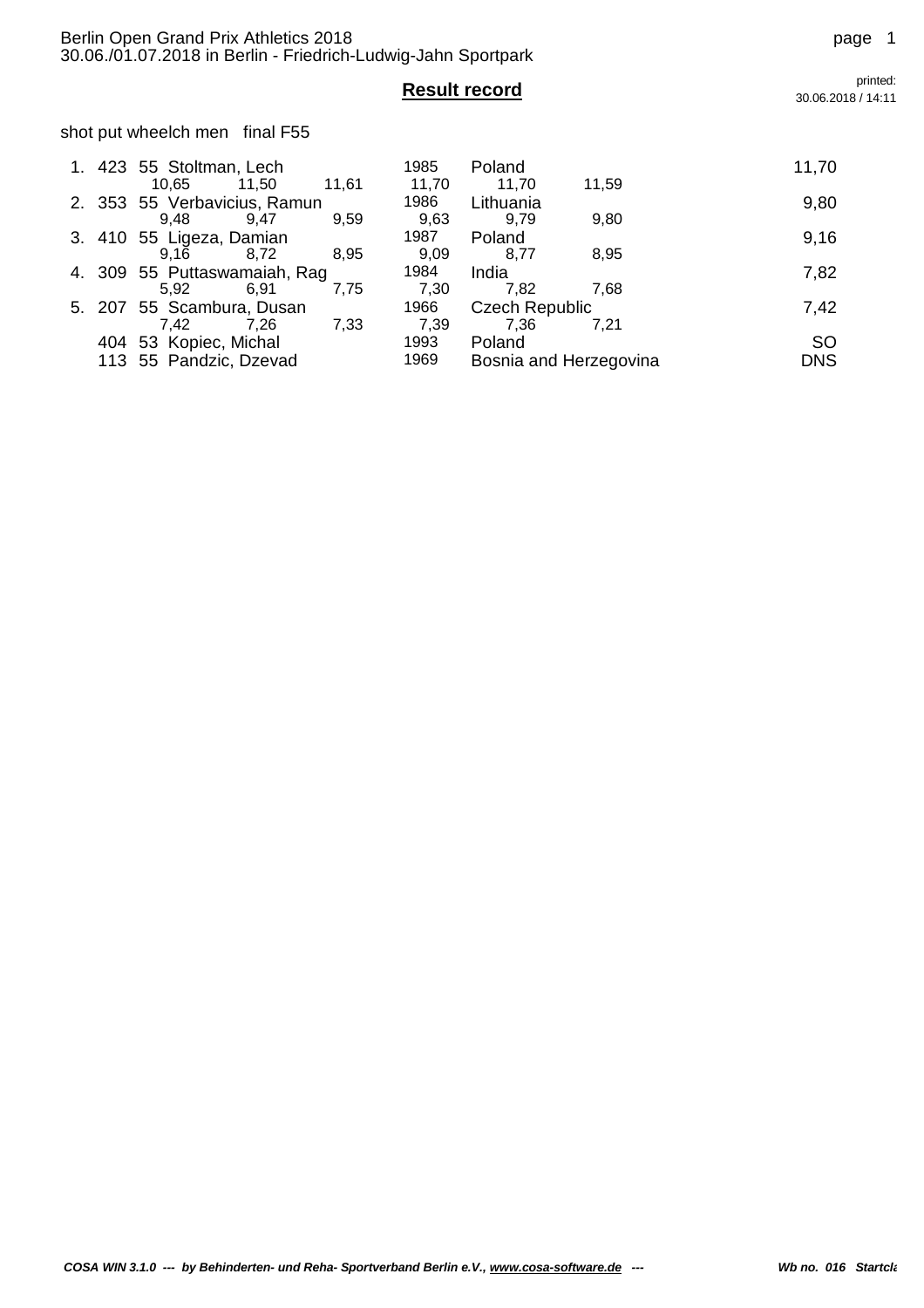# **Result record** printed:

shot put wheelch men final 56/57

|    |     | 1. 138 57 Paulino dos Santos |              | 1985  | <b>Brazil</b>         |       | 14,11 |
|----|-----|------------------------------|--------------|-------|-----------------------|-------|-------|
|    |     | 13.28<br>13,82               | 13,61        | 14,11 | 13,79                 | 13,96 |       |
| 2. | 408 | 57 Kulig, Damian             |              | 1971  | Poland                |       | 11,95 |
|    |     | 11,73<br>11.58               | 11,23        | 11,83 | 11,95                 | 11,93 |       |
| 3. | 190 | 57 Sunara, Pero              |              | 1980  | Croatia               |       | 10,95 |
|    |     | x<br>x                       | 10,65        | 10,81 | x                     | 10.95 |       |
|    |     | 4. 206 57 Petrous, Jaroslav  |              | 1977  | <b>Czech Republic</b> |       | 10,21 |
|    |     | 10.16<br>9.98                | 9,88         | 9,97  | 10,21                 | 10.16 |       |
| 5. | 498 | 57 Nguyen, Be Hau            |              | 1987  | Vietnam               |       | 9,75  |
|    |     | 9.75                         | 9.65         | 9.48  | 9.34                  | 9,54  |       |
| 6. |     | 188 57 Petkovic, Miroslav    |              | 1983  | Croatia               |       | 8,29  |
|    |     | x<br>х                       | $\mathsf{x}$ | x     | 8.29                  | х     |       |

30.06.2018 / 13:58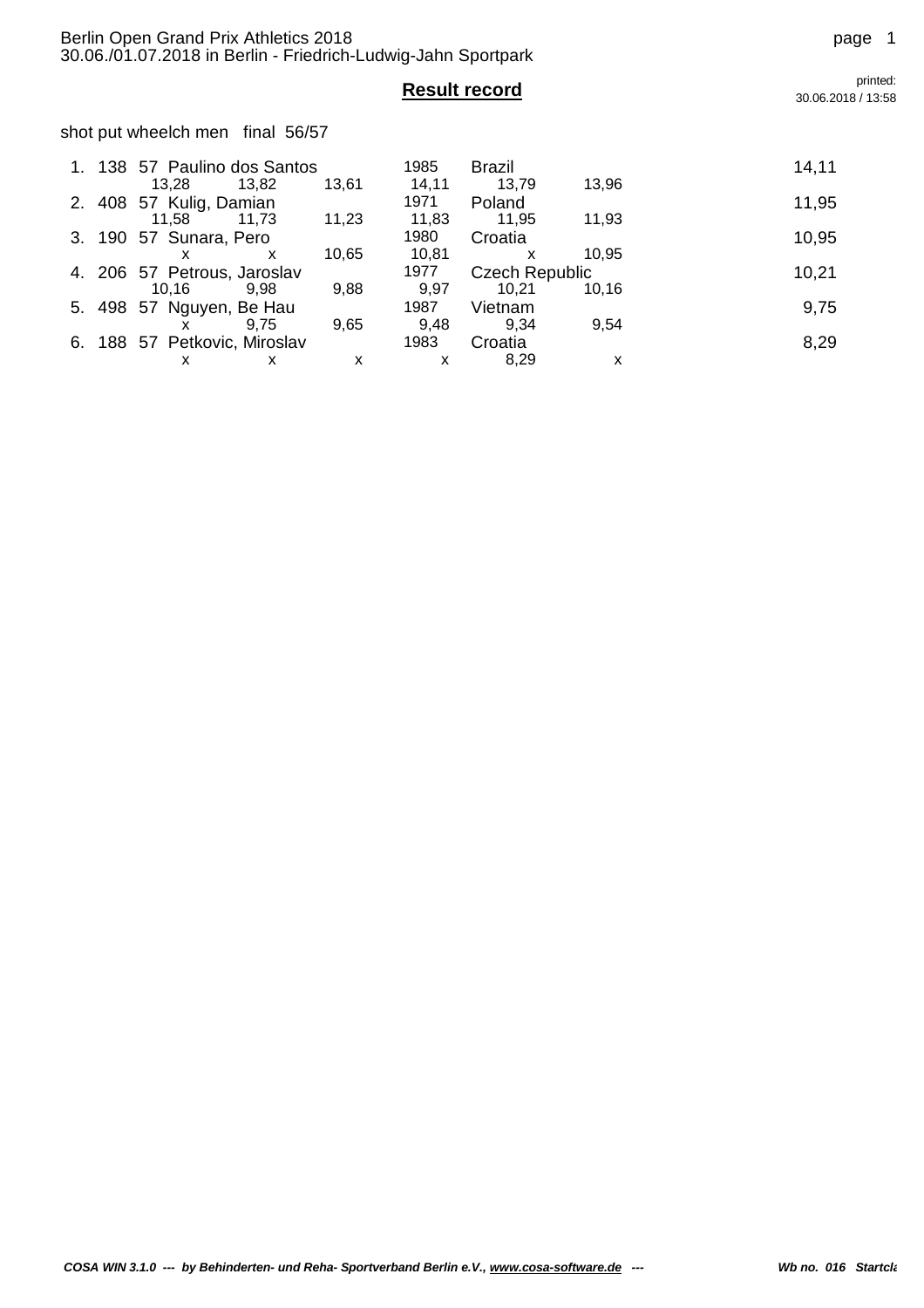club 397g women final open

|  | 1. 272 32 Wichmann, Hanna La |       |       | 1996  | Germany        |       | 16,55 |
|--|------------------------------|-------|-------|-------|----------------|-------|-------|
|  | 14.63                        | 16.55 | 11.67 | 13.60 | 13.88          | 15.49 |       |
|  | 2. 220 32 Muzikova, Anna     |       |       | 1997  | Czech Republic |       | 15,65 |
|  | 15.20                        | 15,05 | 15.13 | 15.65 | 15.17          | 11.87 |       |
|  | 458 32 Ibrahmi, Maroua       |       |       | 1988  | Tunisia        |       | DQ    |

Disqualification rule 5.4

**Result record** printed: 30.06.2018 / 16:31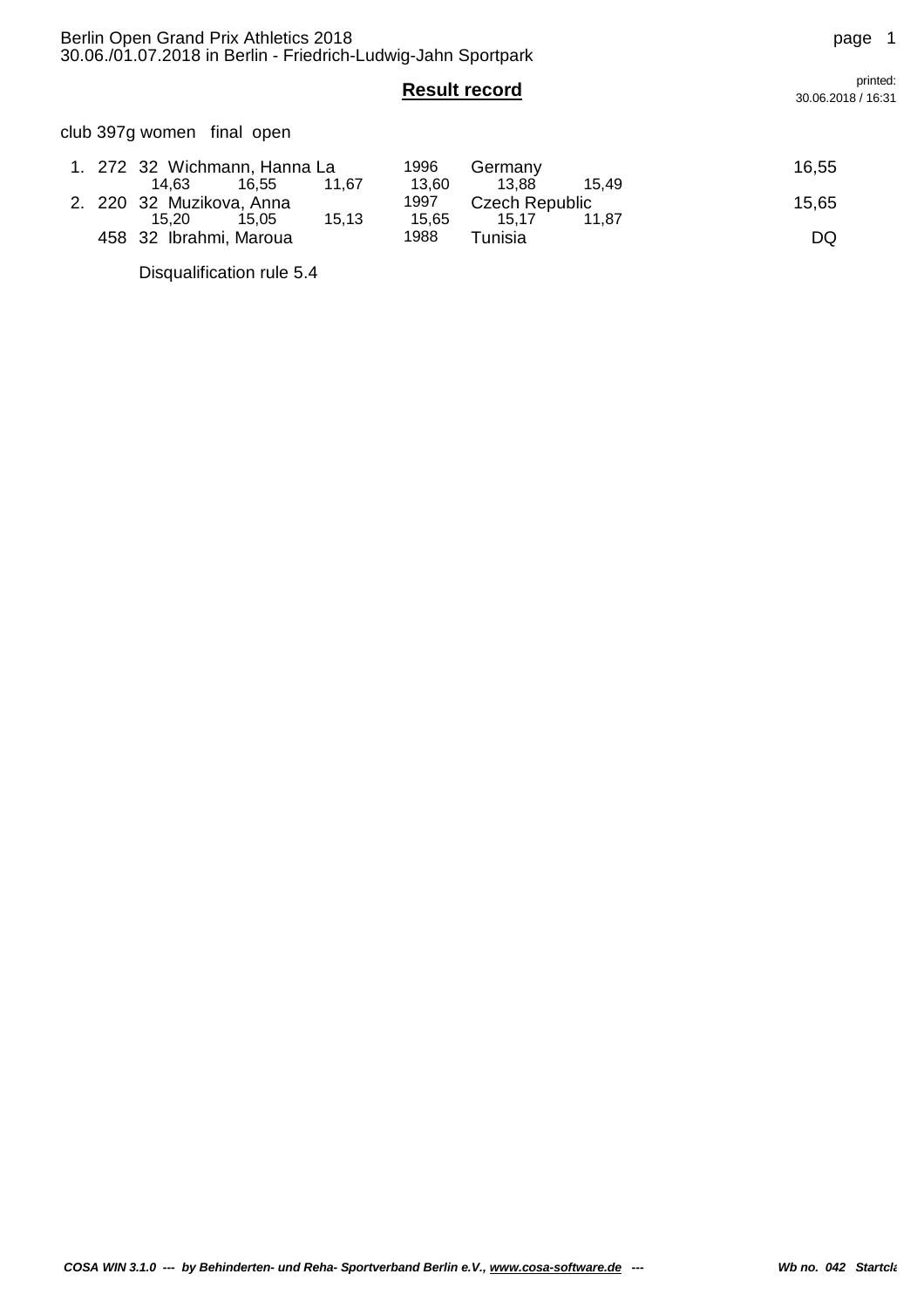discus wheelchair women final T/F54

|  | 1. 185 54 Mardones Sepulveda |       |       | 1977  | Chile                 |       | 16,65 |
|--|------------------------------|-------|-------|-------|-----------------------|-------|-------|
|  | 14.95                        | 15.40 | 16.10 | 16,26 | 16.12                 | 16.65 |       |
|  | 2. 448 54 Situ, Ntombizanele |       |       | 1971  | South Africa          |       | 15,12 |
|  | 14.38                        | 14.53 | 14.74 | 14,94 | 14.77                 | 15.12 |       |
|  | 3. 219 54 Mosovska, Rozalie  |       |       | 2002  | <b>Czech Republic</b> |       | 11,87 |
|  |                              | 11.04 | 11.03 | 11.45 | 11.73                 | 11.87 |       |
|  | 4. 355 54 Braciskaite, Laura |       |       | 1985  | Lithuania             |       | 11,49 |
|  | 11.17                        | 10.69 | 11,49 | 10,69 | 11,20                 | 10,23 |       |

**Result record** printed:<br> **Result record printed:** 30.06.2018 / 20:06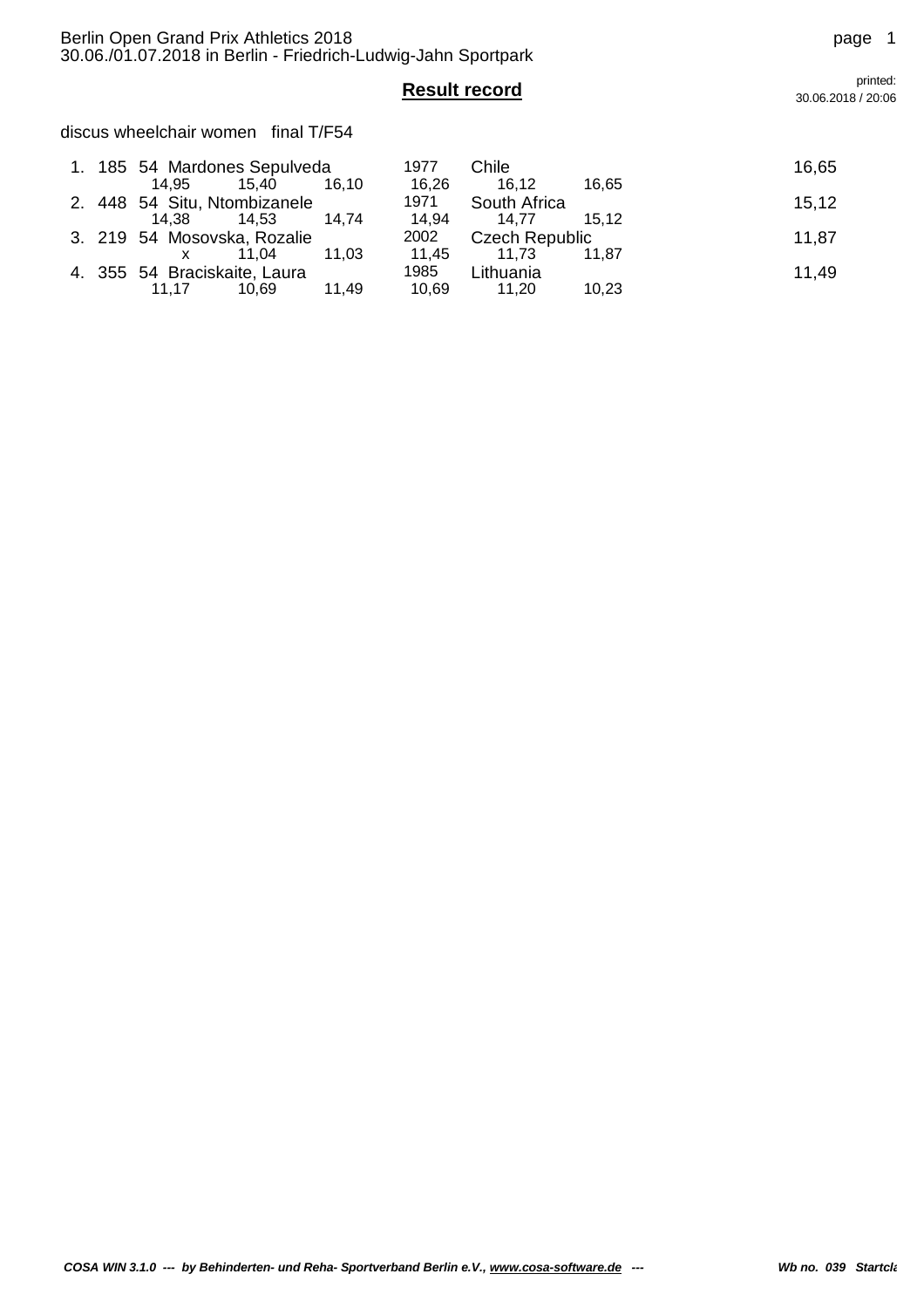discus wheelchair women final F55

|  | 1. 361 55 Guerrero Cazares,       |       |       | 1984  | Mexico                |       | 21,17 |
|--|-----------------------------------|-------|-------|-------|-----------------------|-------|-------|
|  | 20.57                             | 20.37 | 21.17 | 20.95 | 20.29                 | 19.97 |       |
|  | 2. 221 55 Novakova, Katerina      |       |       | 1997  | <b>Czech Republic</b> |       | 16,45 |
|  | 16.07                             | 15.37 | 15.68 | 16,39 | 16.45                 | 16.41 |       |
|  | 3. 433 55 Strawinska, Karoli      |       |       | 1997  | Poland                |       | 15.15 |
|  | 14.26                             | X.    | 13.66 | 14.45 | 15.15                 | 13.87 |       |
|  | 1982<br>110 55 Baranovskaya, Iryn |       |       |       | <b>Belarus</b>        |       | DQ    |

Disqualification rule 5.4

**Result record** printed: 30.06.2018 / 18:25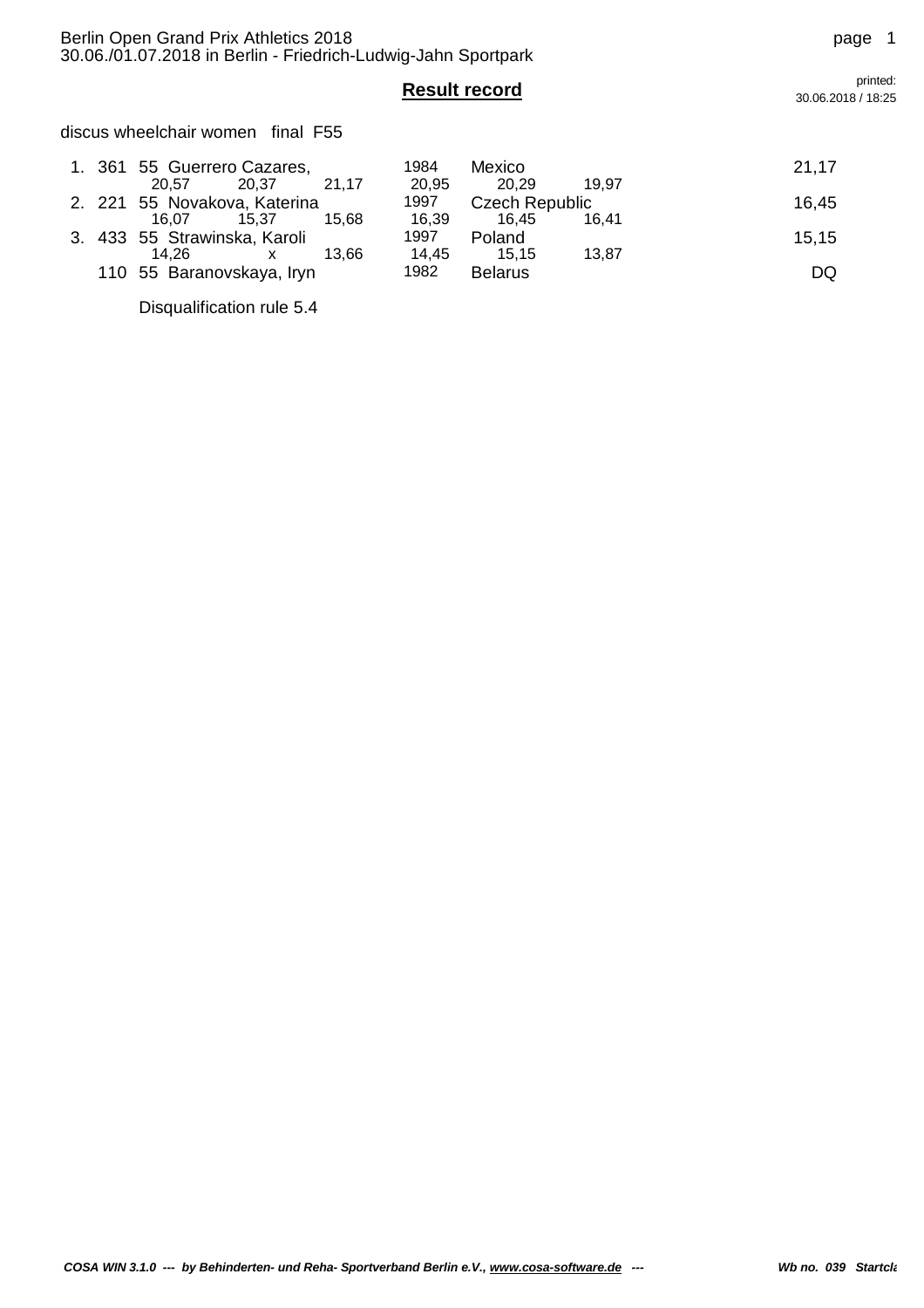discus wheelchair women final F56

|  | 1. 273 56 Willing, Martina<br>19.95<br>20.04 | 20,13          | 1959  | Germany<br>20.88      | 20,22 | 20,88 |
|--|----------------------------------------------|----------------|-------|-----------------------|-------|-------|
|  |                                              |                | 20,09 |                       |       |       |
|  | 2. 222 56 Obrova, Miroslava                  |                | 1975  | <b>Czech Republic</b> |       | 19,30 |
|  |                                              | 18.83<br>19.30 | 19,08 | 18.17                 | 18.67 |       |
|  | 3. 156 56 Rocha Machado, Rai                 |                | 1996  | Brazil                |       | 18,16 |
|  | 17.53<br>17.90                               | 18.16          | 14.21 |                       |       |       |
|  | 4. 177 56 Gaudette, Tiffany                  |                | 1985  | Canada                |       | 14.47 |
|  | 14.04                                        | 14,02<br>13,67 |       | 14.47                 | 14,14 |       |

**Result record** printed: 30.06.2018 / 18:27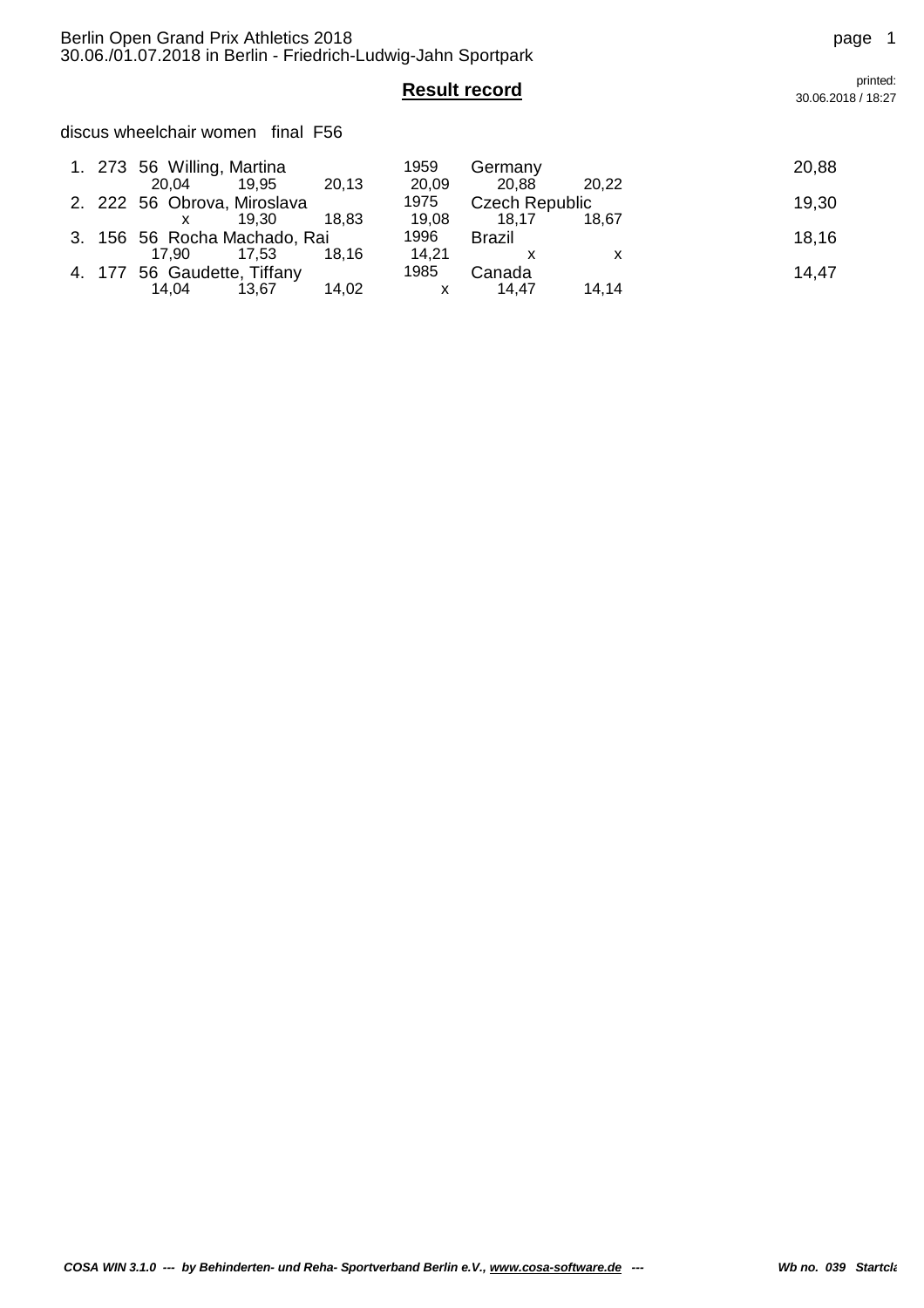javelin wheelchair women final 55/56

|  | 1. 273 56 Willing, Martina                     |       | 1959                  | Germany                        |                           | 21,96      |
|--|------------------------------------------------|-------|-----------------------|--------------------------------|---------------------------|------------|
|  | 20,91<br>20,90<br>2. 156 56 Rocha Machado, Rai | 21,06 | 21,74<br>1996         | 20,88<br>Brazil                | 21,96                     | 21,09      |
|  | 20,64<br>21.09<br>3. 222 56 Obrova, Miroslava  | X     | $\mathsf{x}$<br>1975  | 20,45<br><b>Czech Republic</b> | 20.30                     | 14,05      |
|  | 12.98<br>13.53                                 | 13,41 | 13,13                 | 13.85                          | 14,05                     |            |
|  | 4. 192 56 Sobocan, Natasa<br>X<br>x            | 11.22 | 1976<br>12,87         | Croatia<br>11.72               | $\boldsymbol{\mathsf{x}}$ | 12,87      |
|  | 5. 221 55 Novakova, Katerina                   | 1997  | <b>Czech Republic</b> |                                | 12,47                     |            |
|  | 11,96<br>12,11<br>6. 177 56 Gaudette, Tiffany  | 11,93 | 12,25<br>1985         | 11,73<br>Canada                | 12.47                     | 11,40      |
|  | 8.89<br>10,91                                  | 10,20 | 11,40                 | 10,33                          | 10,41                     |            |
|  | 7. 110 55 Baranovskaya, Iryn                   |       | 1982                  | <b>Belarus</b>                 |                           | 11,24      |
|  | 9,53<br>10,03<br>312 55 Avasthi, Shatabdi      | 10.87 | X<br>1985             | 11.24<br>India                 | 11,10                     | <b>DNS</b> |

**Result record** printed:<br>1.07.2018/16:53 1.07.2018 / 16:53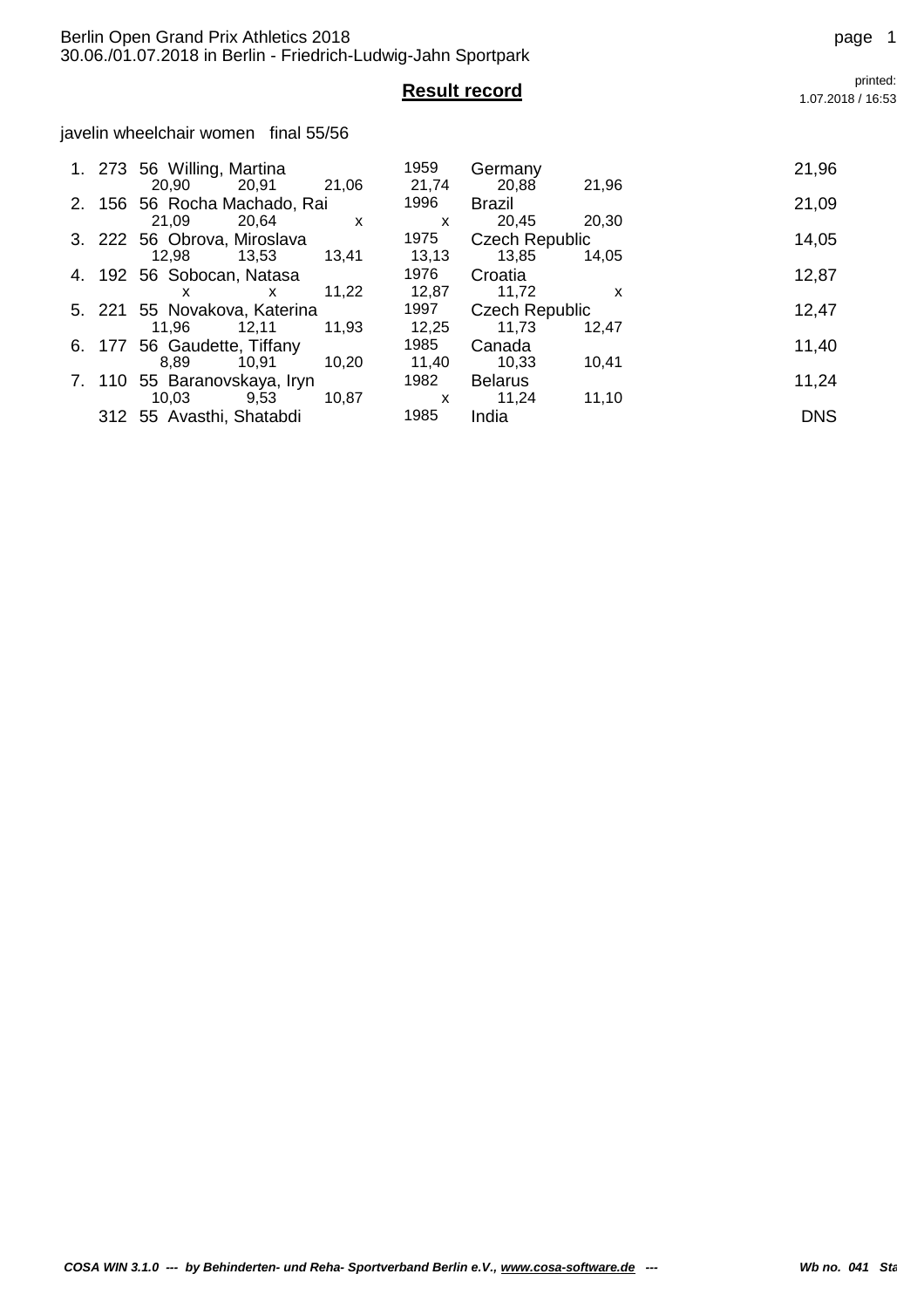## Berlin Open Grand Prix Athletics 2018 **page 1** page 1 30.06./01.07.2018 in Berlin - Friedrich-Ludwig-Jahn Sportpark

javelin wheelchair women final T/F54

|     | 1. 448 54 Situ, Ntombizanele<br>17.41 | 16.69 | 16.81 | 1971<br>1,73 | South Africa<br>17.18 | 16.95 | 17,41 |
|-----|---------------------------------------|-------|-------|--------------|-----------------------|-------|-------|
|     | 2. 185 54 Mardones Sepulveda          |       |       | 1977         | Chile                 |       | 11,87 |
|     | 11.87                                 | 10.15 | 10.52 | 10.57        | 8.54                  | 9.57  |       |
|     | 3. 219 54 Mosovska, Rozalie           |       |       | 2002         | <b>Czech Republic</b> |       | 11,44 |
|     | 10.52                                 | 11.14 | 11.44 | 10,50        | 11.09                 | 10.81 |       |
|     | 4. 111 54 Nezhura, Yuliya             |       |       | 1975         | <b>Belarus</b>        |       | 10,89 |
|     | 10.78                                 | 10.47 | 10.86 | 10.89        | 10.79                 | X     |       |
| 457 | 54 Aidi, Hania                        |       |       | 1977         | Tunisia               |       | DQ    |

**Result record** printed:<br>1.07.2018/16:42 1.07.2018 / 16:42